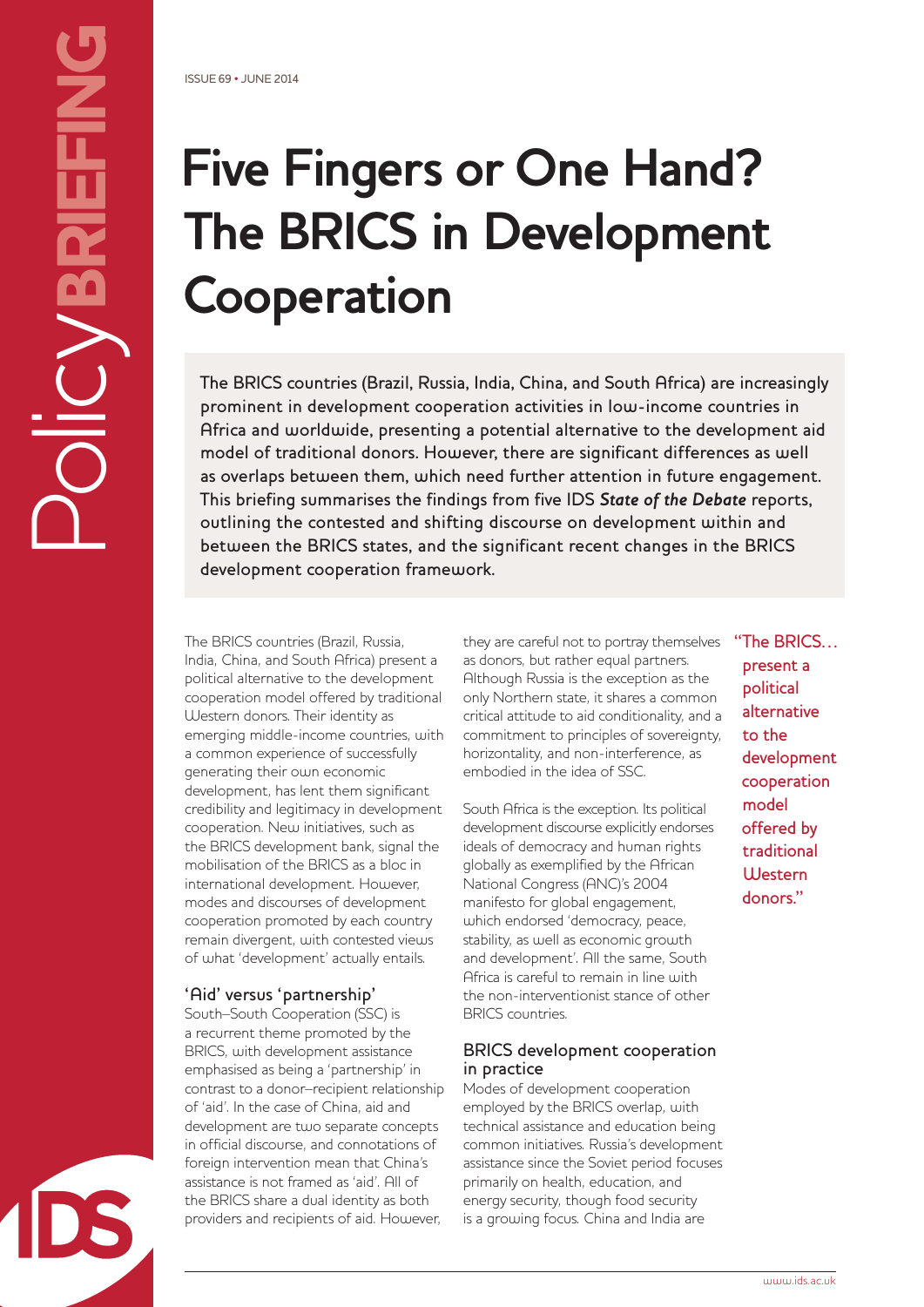both active in financial programmes, providing concessionary loans, lines of credit, and resource equity swaps.

South Africa differs from the other BRICS countries in that many of its development initiatives centre on providing security rather than economic goods, including peacekeeping and peace-building efforts across the African continent. Though not recognised as aid contributions under the OECD's Development Assistance Committee (DAC) framework, they nevertheless represent an important contribution to regional development and stability.

Geographically, the BRICS have focused on neighbouring regions, often referred to as 'the near abroad'. China and India's foreign direct investment (FDI) is largely concentrated in South East Asia and South Asia respectively, while Russia is an active provider of public goods in Central Asia and Caucasus. Brazil's development projects are overwhelmingly located in Latin America; however, the majority of its funds are actually allocated to Africa, indicating a shift in focus from the 'near abroad' to the 'far abroad' in its development engagement. Africa represents a common ground for BRICS involvement, particularly for South Africa, for whom regional development is an important part of its own national interests. While China is commonly perceived to be a dominant economic actor in Africa, South Africa is, in fact, the largest BRICS investor, though driven primarily by the private sector.

"China is commonly perceived to be a dominant economic actor in Africa, but South Africa is, in fact, the largest BRICS investor, primarily driven by its private sector."

### Changing institutional frameworks

Development assistance provided by the BRICS remains highly state-centric. However, institutional changes are occurring as development cooperation initiatives grow.

- The Brazilian Cooperation Agency (ABC) has been a focus for development cooperation coordination; however, Brazil's SSC delivery and decision-making is dispersed across government institutions. A new agency, announced in 2013, could incorporate a combined responsibility for cooperation, investment, and trade with Africa and Latin America.
- Russia's development assistance expenditures and policies are jointly coordinated by the Ministry of Foreign Affairs and the Ministry of Finance. Plans for a new Russian Agency for International Development in 2012 have stalled, and the Federal Agency for the Commonwealth of Independent States, Compatriots Living Abroad, and International Cultural Cooperation (Rossotrudnichestvo) remains responsible for bilateral development assistance programmes (since May 2013).
- India's growing development cooperation has been consolidated through the creation of the Development Partnership Administration (DPA) within the Ministry of External Affairs. The DPA is in the process of outlining a 'development compact' under the framework of SSC.
- In China, development cooperation is primarily managed by the Ministry of Commerce (MOFCOM). Under this, the Department of International Cooperation and the Department for Foreign Cooperation are also responsible for receiving and giving aid. Though the former has previously been active in global discussions, the latter's influence domestically has been growing. A new White Paper on foreign aid will be released later in 2014.
- South Africa is forming a new coordinating body, the South African Development Partnership Agency (SADPA), under the Department of International Relations and Cooperation (DIRCO). This builds on the current African Renaissance and International Cooperation Fund (ARF), and will centralise its current development intervention activities.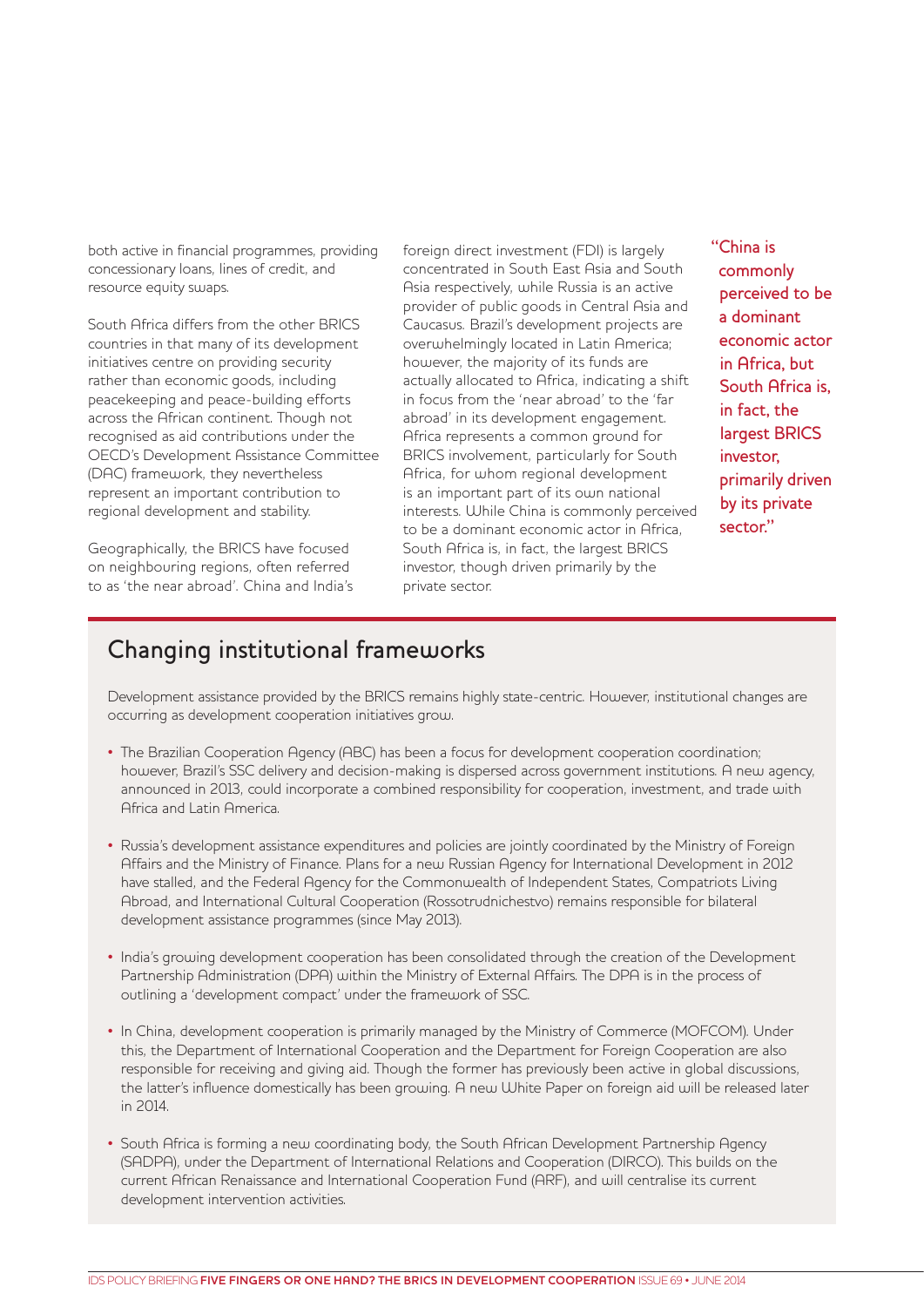#### State, business, and civil society sectors

Lack of institutional capacity and underdeveloped regulatory frameworks are common problems in the BRICS, stimulating trilateral cooperation between Northern and Southern countries. For example, Northern donors and partners have been crucial in building Brazilian SSC, due to its restrictive institutional frameworks on procurement and financial flows. Successful multilateral cooperation on the Russia as a Donor Initiative (RDI), supported by the World Bank and the UK Department for International Development (DFID), also aimed to strengthen ministerial capacity in international aid. South Africa's geostrategic position within Africa has also made it an attractive development partner for Northern as well as Southern countries.

The business sector in BRICS countries has also been highly active in the development landscape, often independently of the state. Alongside technical cooperation, rising levels of trade and investment in Africa reflect growing economic engagement between the emerging powers in the region, as well as potential for competition between BRICS firms. Paralleling China's Go Global strategy, India's development cooperation has moved to support larger Indian firms in the extractive sector, encouraging trade and investment as part of its 'development compact'. In contrast, South African firms and financial institutions receive minimal government support, despite their role in regional infrastructure and development initiatives. Meanwhile Brazil, under the Rousseff presidency, is shifting ideologically from its traditional stance on SSC towards a stronger alignment between development cooperation and trade and investment interests.

On the whole, civil society organisations (CSOs) in the BRICS play a limited role in development cooperation, though many CSOs and NGOs in India, South Africa, and Brazil have extensive experience in domestic social policy innovations. In the peace-building field, South Africa is the only BRICS country developing a policy on civil participation in peace operations;

meanwhile, CSOs and academia in Russia have contributed to development assistance debates through C20 forums. Civil society in Brazil and India has been most actively involved in development cooperation; in India, engagement between civil society and the DPA has been institutionalised through the recently established Forum for Indian Development Cooperation (FIDC). Brazil, however, lacks such a formal dialogue channel.

#### Media, public opinion, and transparency

Public discourse on development cooperation within the BRICS is diverse, but limited. In China, for example, information on aid and development is classified, and restrictions on policy circles and the media serve to limit public debate. In India, the independent media have played a critical role in development discourse, though public opinion is generally supportive of India's development cooperation.

In contrast to the other BRICS countries, in Russia, public opinion towards overseas aid is generally negative, though humanitarian relief is supported. These contradictory trends are rooted in the lack of information and absence of a media strategy; as a result, public awareness and informed debate is low. Russia, however, remains the only BRICS country to officially report its ODA through the DAC; its strong engagement with multilateral organisations stems in part from insufficient capacity of its institutions. Brazil has also gained significant credibility and legitimacy in promoting transparency in its development activities. Its recent COBRADI report goes furthest of all the BRICS countries in publicly reporting its development cooperation statistics.

"Lack of institutional capacity and underdeveloped regulatory frameworks are common problems in the BRICS, stimulating trilateral cooperation between North and South."